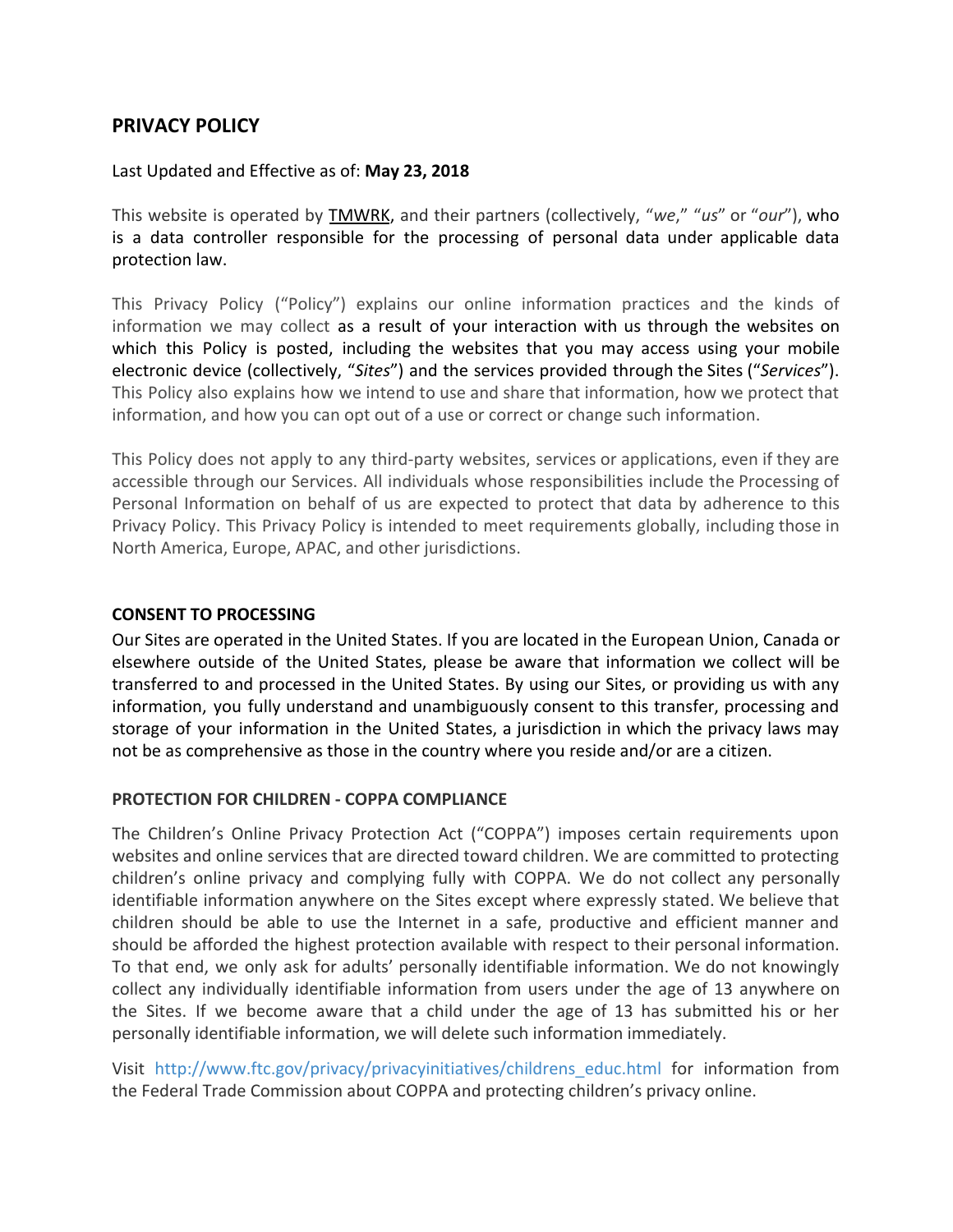### **YOUR CALIFORNIA PRIVACY RIGHTS**

If you are a California resident, you may request certain information once per year about our disclosure of certain categories of Personal Information during the preceding calendar year to third parties for such third parties' own direct marketing purposes. Please send your request by email to info@tmwrk.net, or by postal mail to TMWRK, Attn: Privacy Coordinator, 1201 Broadway, 3rd Floor, New York, NY 10001. We reserve our right not to respond to requests submitted other than to the email or mailing addresses specified in this section.

#### **UPDATES TO THIS PRIVACY POLICY**

We may change this Privacy Policy at any time. Please take a look at the "*LAST UPDATED*" legend at the top of this page to see when this Privacy Policy was last revised. Any changes to this Privacy Policy will become effective when we make the revised Privacy Policy available on or through a Site. Your use of such Site or your submission of any information in connection with such Site following such changes means that you accept the revised Privacy Policy.

#### **INFORMATION WE MAY COLLECT FROM YOU**

When you use the Site, two types of information are collected in connection with the Properties: Personal Identifiable Information (PII) and Other Information. "Personal Identifiable Information" is information that identifies you as an individual. "Other Information" is any information that does not reveal your specific identity. Other Information is addressed separately below, under the heading "*OTHER INFORMATION*".

We and our third-party service providers (label, merchandise, marketing and advertising partners), may collect PII from you including your name, address, e-mail address and phone number, financial and credit card information, personal description, photographs or images, and comments. You may, however, visit our site anonymously.

We and our third-party service providers may collect PII through the Site, for example, when you participate in various opportunities provided through the Site, such as:

- When you purchase a product or make a request
- When you register for newsletters or other communications through the Site
- When you participate in a contest, promotion, sweepstakes, survey or other promotion through the Site
- When you participate in a blog or forum
- Entering a competition, promotion or survey
- Reporting a problem or requesting support for the Site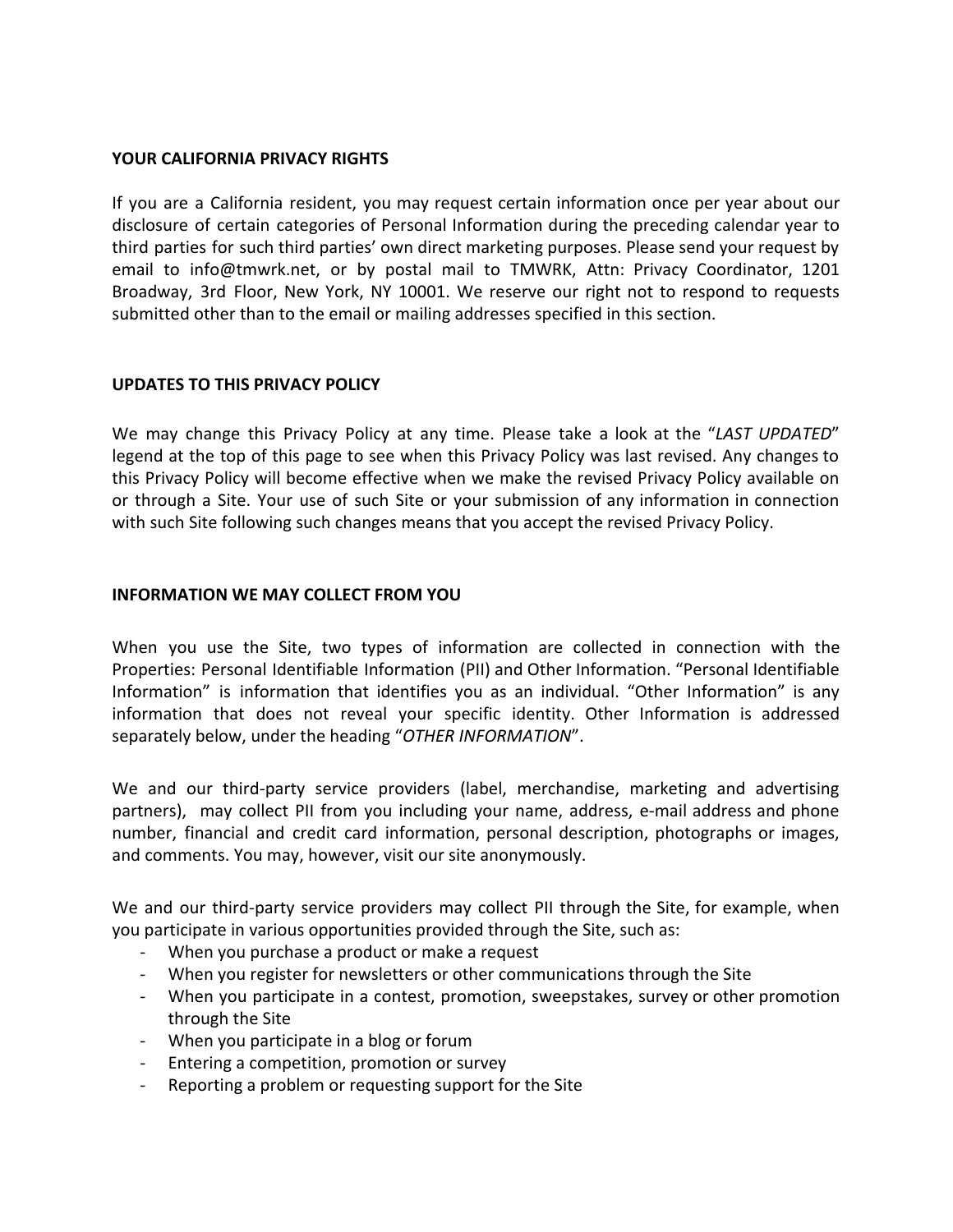### **HOW WE MAY USE PERSONAL INFORMATION**

We and our third-party service providers may use Personal Information:

- To respond to your inquiries and fulfill your requests, such as to send newsletters to you or to provide you with information about our products and services
- To send to you administrative information, including information regarding the Sites and changes to our terms, conditions, and policies
- To complete and fulfill your purchase, for example, to process your payments, have your order delivered to you, communicate with you regarding your purchase and provide you with related customer service
- To send to you marketing communications that we believe may be of interest to you (including, without limitation, by our third-party service providers that send email and other types of advertising, such as display advertising or sponsored advertising on the Sites or other properties, to those whose email addresses we have collected)
- To send to you SMS text messages, if you have indicated you would like to receive them. Please keep in mind that message and data rates may apply. You should check with your mobile service provider for applicable data rates. At any time, you may text back "HELP" for further information regarding text messages, or "STOP" to unsubscribe from such messages. If additional rules are provided in connection with any specific SMS text message sign-ups, such rules shall also apply and shall control in the event that they conflict with this Privacy Policy.
- To personalize your experience on the Site by presenting products and offers tailored to you
- To allow you to participate in sweepstakes, contests and similar promotions and to administer these activities. Some of these activities have additional rules, which could contain additional information about how we use and disclose your Personal Information, so we suggest that you read these rules carefully; in the event of a conflict between such rules and this Privacy Policy, such rules will govern.
- To allow you to send messages (for example, music clips or artist information) to a friend through the Properties. By using such functionality, you are telling us that you are entitled to use and provide us with your friend's name and email address.
- For our business purposes, such as data analysis, audits, developing new products, enhancing the Site, improving our services, identifying usage trends and determining the effectiveness of promotional campaigns
- To advertise to measure or understand the effectiveness of advertising we serve to you and others, and to deliver relevant advertising to you
- As we believe to be necessary or appropriate: (a) under applicable law, including laws outside your country of residence; (b) to comply with legal process; (c) to respond to requests from public or government authorities, including public or government authorities outside your country of residence; (d) to enforce our terms and conditions; (e) to protect our operations or those of any of our affiliates or artists; (f) to protect our rights, privacy, safety or property, or that of our affiliates, our artists, you or others; or (g) to allow us to pursue available remedies or limit the damages that we may sustain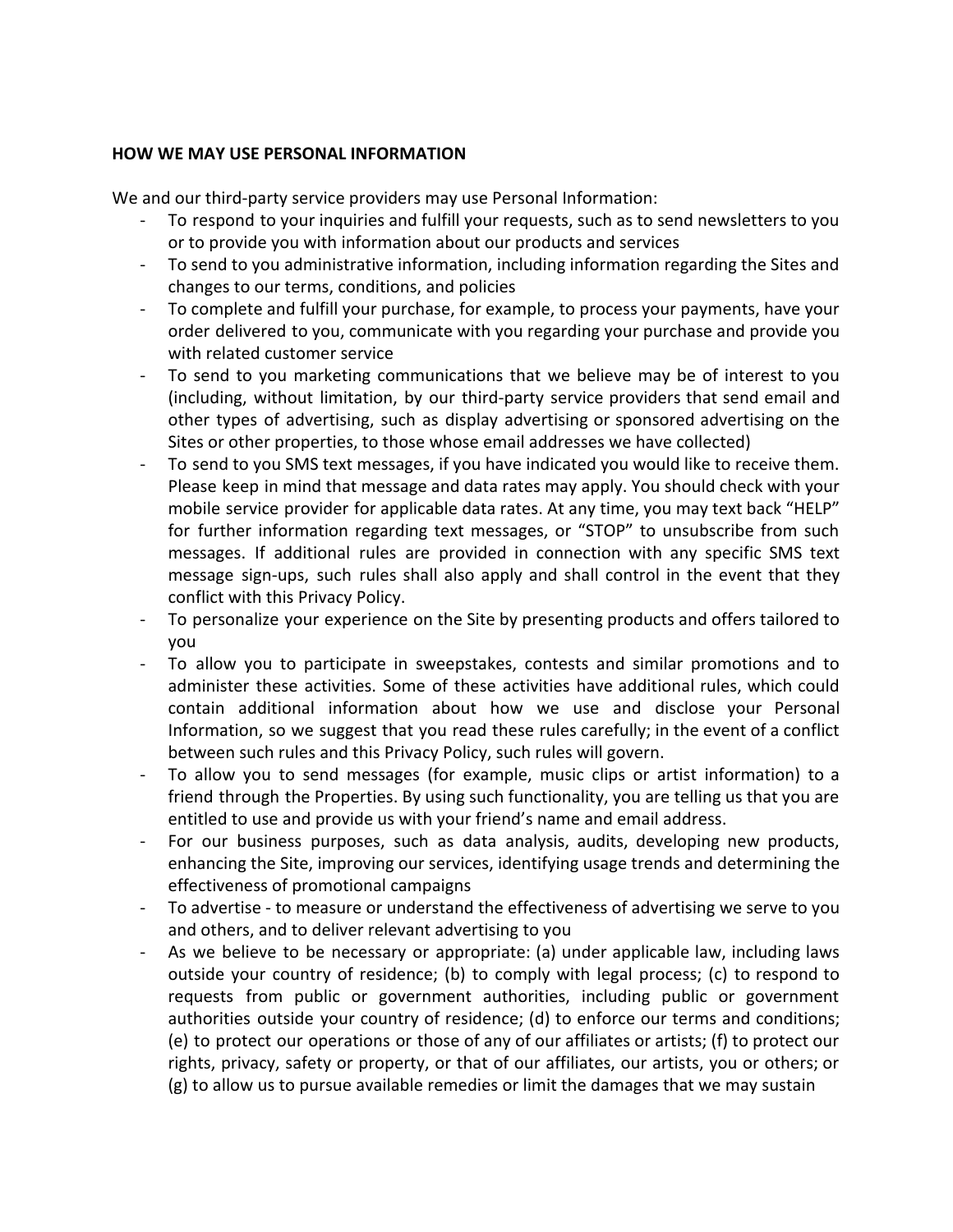We may combine PII that you submit on or through the Site with information that we collect from and about you from other online and offline sources, including from our own websites and web properties (including apps, widgets, and players) and third-party sources, which may include social media services you interact with through our Sites. We treat such combined information as Personal Information as long as it is so combined.

### **HOW PERSONAL INFORMATION MAY BE DISCLOSED**

Your Personal Information may be disclosed:

- To our third-party service providers (and in some cases, our affiliates) who provide services such as hosting, data analysis, payment processing, order fulfillment, infrastructure provision, IT services, customer service, email delivery, credit card processing, auditing, and other similar services to enable them to provide such services
- To our affiliates, to permit them to send marketing communications to you.
- To unaffiliated third parties or their vendors, to permit them to send, or to cause to be sent, marketing communications to you in online and offline media.
- To our artists (including any of the artists' band members, if applicable) and their representatives, so that the artists and their representatives may use this information to send to you communications (including marketing communications) that they believe may be of interest to you, including, for example, if you (a) sign up to join the applicable artist's mailing list and/or to receive such artist's newsletters, (b) register with the applicable artist's website, or (c) have otherwise indicated that you would like to receive information and/or marketing communications from the applicable artist. We do not control, and are not responsible for, artists' and their representatives' use of Personal Information.
- To third parties that sponsor contests, sweepstakes, and similar promotions
- To identify you to anyone to whom you send messages on or through the Site
- By you, on or through message boards, chat, profile pages and blogs, and other services to which you are able to post information and materials. Please note that any information and materials that you post or disclose on or through a Site will become public information, and may be available to visitors to such Site and to the general public, and may be redistributed through the Internet and other media channels where they will reach an even broader audience. We urge you to be very careful when deciding to disclose your Personal Information, or any Other Information, on or through the Site. WE ARE NOT RESPONSIBLE FOR THE USE OR DISCLOSURE OF ANY INFORMATION YOU VOLUNTARILY DISCLOSE THROUGH ANY SITE.
- To a third party in the event of any reorganization, merger, sale, joint venture, assignment, transfer, or other disposition of all or any portion of our business, assets, or stock (including in connection with any bankruptcy or similar proceeding)
- To a relevant artist who is no longer affiliated with us, if you indicated an interest in such artist (for example, by registering with the artist's website)
- As we believe to be necessary or appropriate: (a) under applicable law, including laws outside your country of residence; (b) to comply with legal process; (c) to respond to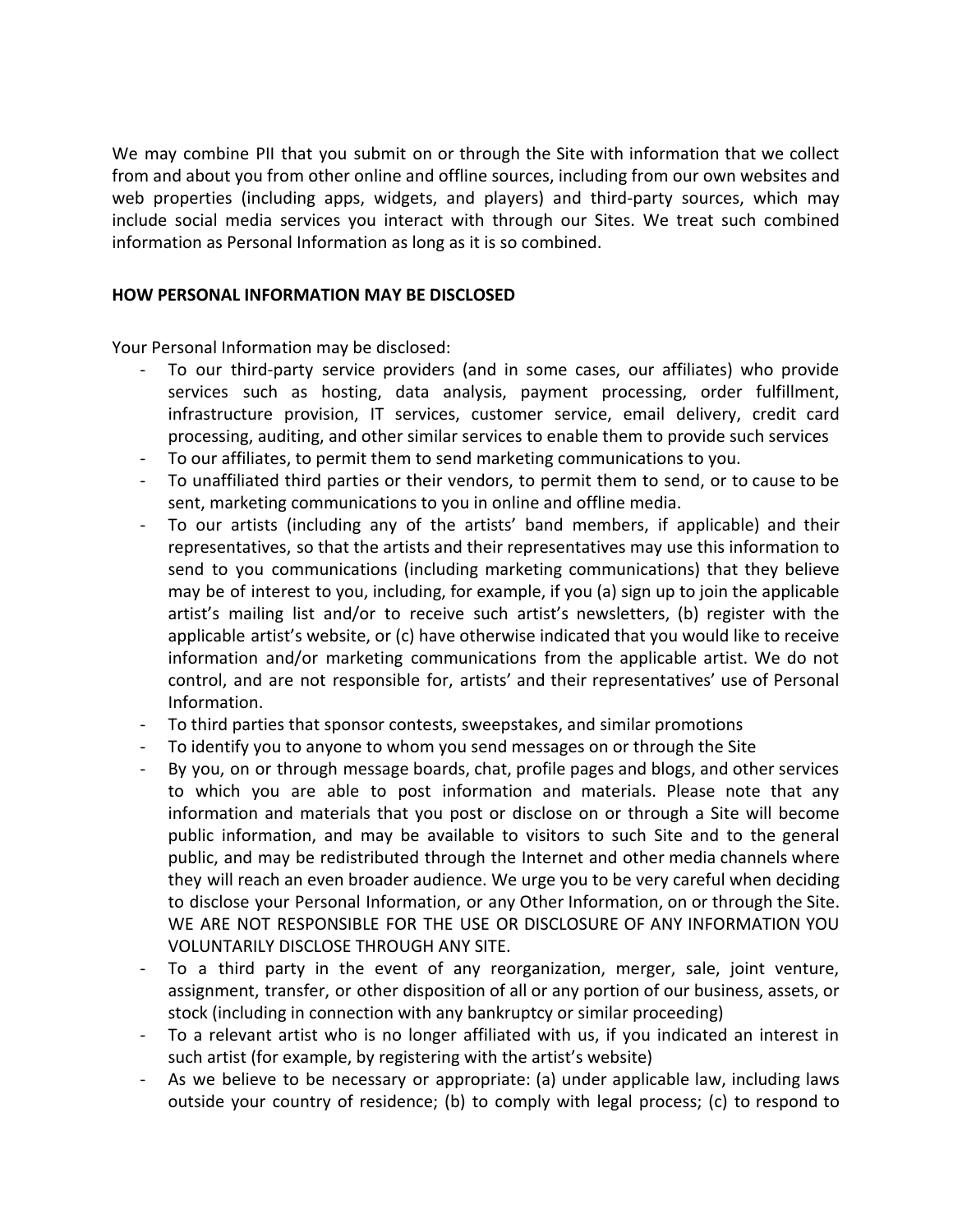requests from public or government authorities, including public or government authorities outside your country of residence; (d) to enforce our terms and conditions; (e) to protect our operations or those of any of our affiliates or artists; (f) to protect our rights, privacy, safety or property, or that of our affiliates, our artists, you or others; or (g) to allow us to pursue available remedies or limit the damages that we may sustain.

### Sensitive Information

We ask that you not send us, and you not disclose, any sensitive Personal Information (e.g., social security numbers, information related to racial or ethnic origin, political opinions, religion or other beliefs, health, criminal background, or trade union membership) on or through the Site or otherwise to us.

# **OTHER INFORMATION WE MAY COLLECT**

- With regard to each of your visits to our Site we may automatically collect the following information: Technical information, including IP address, login information, geographic location information, browser type and version, time zone setting, browser plug-in types and versions, operating system, and platform
- Information about your visit, including the full URL clickstream to, through and from our site (including date and time)
- Pages you viewed or searched for; page response times, download errors, length of visits to certain pages, page interaction information (such as scrolling, clicks, and mouse-overs), and methods used to browse away from the page
- Third-party partners may collect personal information about your online activities over time and across third-party websites or online services through your use of the Site

Please view the "TRACKING TECHNOLOGIES" section below for details on how Other Information may be collected.

### **HOW OTHER INFORMATION MAY BE DISCLOSED**

Please note that we may use and disclose Other Information for any purpose, except where we are required to do otherwise under applicable law. If we are required to treat Other Information as Personal Information under applicable law, then we may use it as described in "How We May Collect Other Information" section above, as well as for all the purposes for which we use and disclose Personal Information. In some instances, we may combine Other Information with Personal Information (such as combining your name with your geographical location). If we combine any Other Information with Personal Information, the combined information will be treated by us as Personal Information as long as it is combined.

We may also release your information when we believe release is appropriate to comply with the law, enforce our site policies, or protect ours or others rights, property, or safety. However, Other Information may be provided to other parties including, but not limited to, sponsors,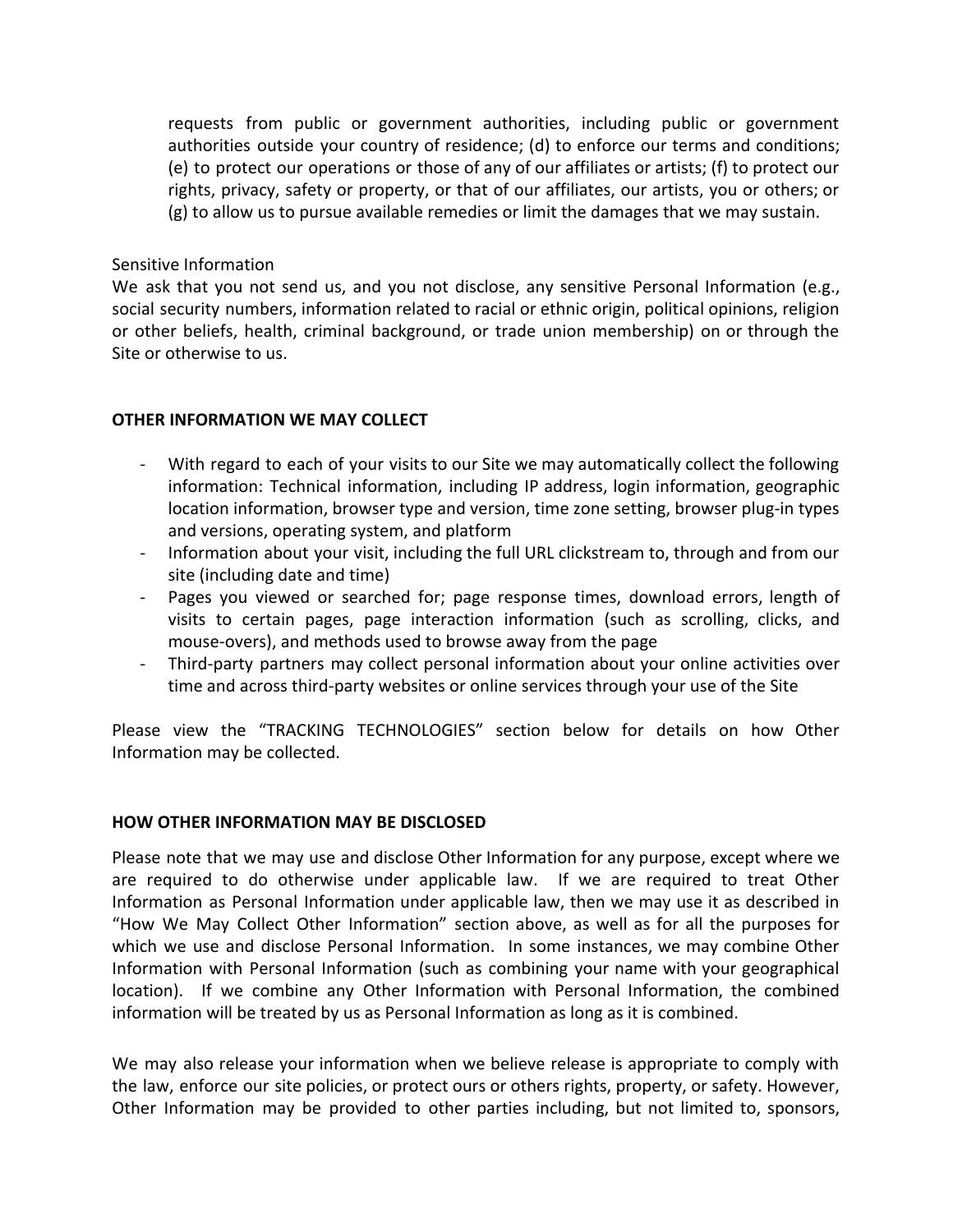labels, management, partners, artists, or agents for marketing, advertising, or other uses including:

- Aggregate or anonymized data to advertisers and advertising networks that require the data to select and serve relevant adverts to you and others
- Analytics and search engine providers that assist us in the improvement and optimisation of our Site such as Google Analytics Demographics and Interest Reporting, or similar analytics reporting systems. The data collected from these tools may include age, gender, and general interests. To opt out of this service please visit https://www.google.com/settings/ads.

### **HOW WE PROTECT YOUR INFORMATION**

We implement a variety of security measures to maintain the safety of your personal information when you place an order or enter, submit, or access your personal information.

We offer the use of a secure server. For PII entered on a commerce site related to the Site where purchases are completed - such as merchandise, ticketing, and album sales - all supplied sensitive/credit information is transmitted via Secure Socket Layer (SSL) technology and then encrypted into our Payment gateway providers' database only to be accessible by those authorized with special access rights to such systems, and are required to keep the information confidential.

After a transaction, your private information (credit cards, social security numbers, financials, etc.) will not be stored on our servers.

### **TRACKING TECHNOLOGIES**

The Site uses technologies such as pixel tags, cookies, and beacons. Pixel tags are small bits of code that provide a method of delivery information on a webpage which allow the operator of the page or a third party to collect information about the users of the page. Cookies are small text files that are stored on the browser of your computer that uniquely identify your browser and provide information to the cookie sender.

We use cookies to help us understand and save your preferences for future visits, target and keep track of advertisements, and compile aggregate data about site traffic and site interaction so that we can offer better site experiences and tools in the future. In some of our email messages, we may also use "click-through URLs" or pixel tags to determine whether the email has been opened and to measure the effectiveness of our customer communications. This data may also be used to gauge your interest in particular topics, so we can deliver a more relevant, personal and convenient user-experience.

We may use third-party advertising companies to collect data and/or serve ads when you visit our website or application. These companies may use information about your visits to this and other websites or applications in order to provide advertisements about goods and services of interest to you. Please keep in mind that your browser settings may not permit you to control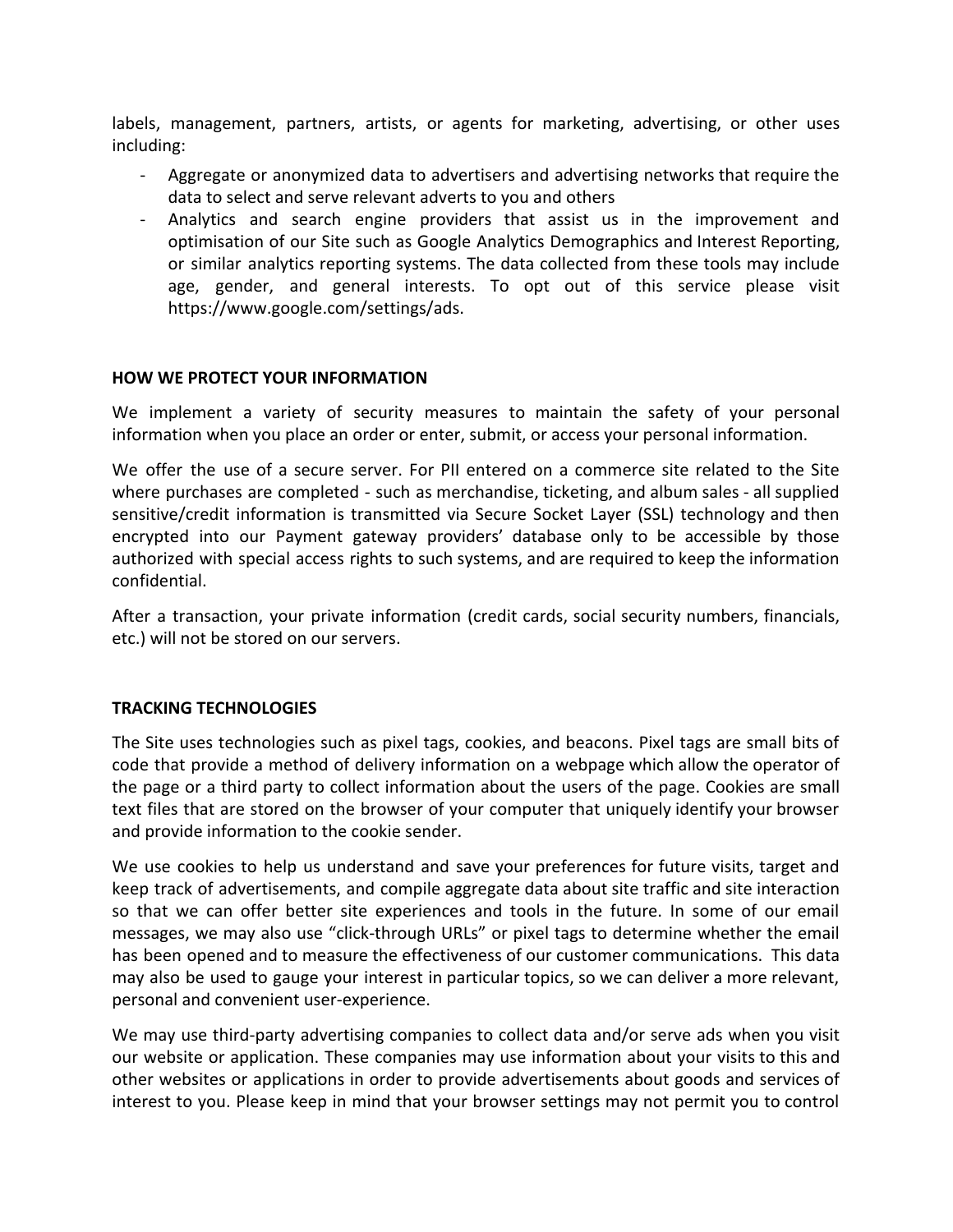the technologies utilized by these third-party companies. If you would like more information about this practice and to know your choices about not having this information used by these companies, visit <http://youronlinechoices.com/>or <http://optout.aboutads.info/?c=2#!/>.

You may be able to change your browser settings to refuse cookies or to alert you of when a cookie has been placed on your browser. Check your browser for details. You can visit <http://www.networkadvertising.org/choices/> for information on opting out of targeted advertising.

If you do not want information collected through the use of cookies, there is a simple procedure on most devices through which the Site is accessed that allows you to decline the use of cookies. To learn more about cookies, please visit <http://www.allaboutcookies.org/>. If you choose to decline cookies, then some or all of the features, functionality, and promotions available through the Site may not be available to you.

### **THIRD PARTY LINKS**

Occasionally, at our discretion, we may include or offer third party products or services on our website. These third-party sites have separate and independent privacy policies. We therefore have no responsibility or liability for the content and activities of these linked sites. Nonetheless, we seek to protect the integrity of our Site and welcome any feedback about these third-party sites.

#### **SOCIAL MEDIA**

Our Site may include Social Media Features, such as the Facebook Like button. These Features may collect your IP address, which page you are visiting on our site, and may set a cookie to enable the Feature to function properly. Social Media Features and Widgets are either hosted by a third party or hosted directly on our Site. Your interactions with these Features are governed by the privacy policy of the company providing it.

You may be able to log in to our site using sign-in services such as Facebook Connect or an Open ID provider. These services will authenticate your identity and provide you the option to share certain personal information with us such as your name and email address to pre-populate our sign up form. Services like Facebook Connect give you the option to post information about your activities on this Web site to your profile page to share with others within your network.

### **USERS OF SITES IN THE EUROPEAN ECONOMIC AREA**

This section of this Privacy Policy applies only if you use the Site from a country that is a Member State of the European Economic Area, and supplements the information in this Privacy Policy.